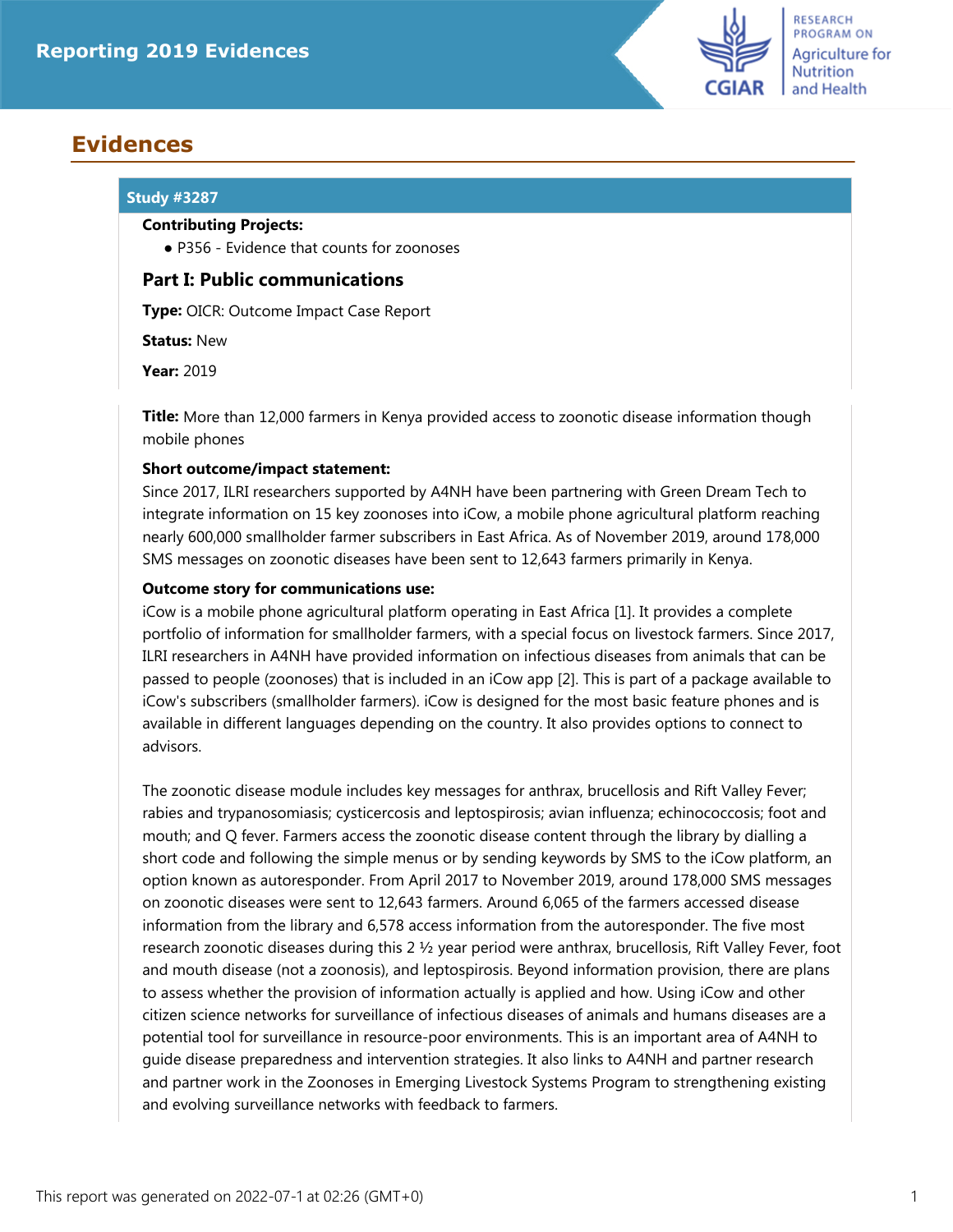

## **Links to any communications materials relating to this outcome:**

- https://www.icow.co.ke/
- http://global.icow.co.ke/icow-app/

# **Part II: CGIAR system level reporting**

#### **Link to Common Results Reporting Indicator of Policies :** No

**Stage of maturity of change reported:** Stage 1

#### **Links to the Strategic Results Framework:**

Sub-IDOs:

- Reduced livestock and fish disease risks associated with intensification and climate change
- Increased resilience of agro-ecosystems and communities, especially those including smallholders

Is this OICR linked to some SRF 2022/2030 target?: No

Description of activity / study: <Not Defined>

#### **Geographic scope:**

- National
- Regional

Region(s):

● Eastern Africa

Country(ies):

● Kenya

Comments: <Not Defined>

#### **Key Contributors:**

Contributing CRPs/Platforms:

● A4NH - Agriculture for Nutrition and Health

Contributing Flagships:

● F5: Improving Human Health

Contributing Regional programs: <Not Defined>

Contributing external partners:

- FCDO Foreign, Commonwealth & Development Office (formerly DFID)(United Kingdom)
- BBSRC Biotechnology and Biological Sciences Research Council
- University of Liverpool
- GDT Green Dream TECH Ltd

#### **CGIAR innovation(s) or findings that have resulted in this outcome or impact:**

The link to the innovation entry in MARLO is provided below . The zoonotic disease module was designed by ILRI researchers in the Zoonoses in Livestock in Kenya project funded by the UK Biotechnology and Biological Sciences Research Council (BBSRC) and UK Department for International Development (DFID), implemented in in Kenya from 2014-2020. This is a research project focussed on disease surveillance for zoonoses in smallholder livestock systems.

## **Innovations:**

 ● 1350 - Mobile-phone application with zoonotic disease information for smallholder farmers in East Africa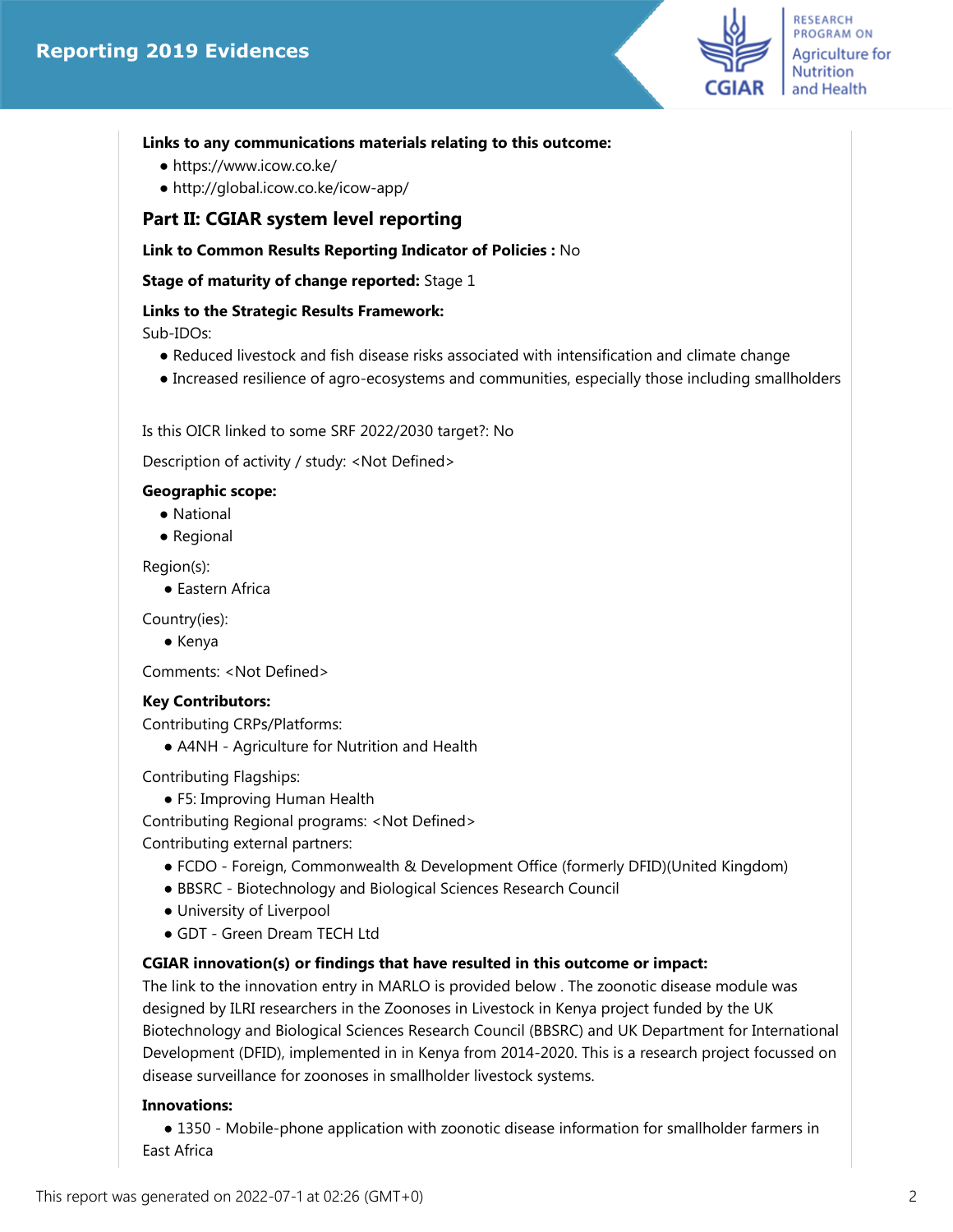

**RESEARCH PROGRAM ON Agriculture for Nutrition** and Health

## **Elaboration of Outcome/Impact Statement:**

iCow is a mobile phone agricultural platform operating in East Africa. Since 2017, ILRI researchers supported by A4NH have been partnering with iCow to integrate information on zoonotic diseases into their platform. Now subscribers (smallholder farmers) obtain information on zoonotic diseases, especially those that impair livestock production, when they place a request. iCow is a comprehensive solution for farmers designed not only to support them with livestock and crop production but also to connect them to the vital players in their agricultural ecosystem. iCow is designed for the most basic feature phones and is available in different languages depending on the country of deployment.

The research team developed key messages on zoonoses according to a format specified by iCow. A set of key messages were developed and tailored for specific diseases, including anthrax, brucellosis and Rift Valley Fever; rabies and trypanosomiasis; cysticercosis and leptospirosis; avian influenza; echinococcosis; foot and mouth; and Q fever. Farmers access the zoonotic disease content through the library by dialling a short code and following the simple menus or by sending keywords by SMS to the iCow platform, an option known as autoresponder. From April 2017 to November 2019, around 178,000 SMS messages on zoonotic diseases were sent to 12,643 farmers. Around 6,065 of the farmers accessed disease information from the library and 6,578 access information from the autoresponder. The five most research zoonotic diseases during this 2 ½ year period were anthrax, brucellosis, Rift Valley Fever, foot and mouth disease, and leptospirosis. How this information translated into changed behaviour or improved outcomes is yet to be formally evaluated.

Strengthening and integrating zoonotic disease surveillance systems is one of the main areas of A4NH's work on improving human health. Integrated surveillance activities for zoonoses involve the systematic collection, analysis, and evaluation of health-related data from animal and human populations. These data, in turn, can be used to enhance disease preparedness, improve resource allocation, and guide disease intervention strategies. This initiative with iCow is part of a larger project funded by multiple United Kingdom partners in the Zoonoses in Emerging Livestock Systems programme. The projects are not developing new stand-alone surveillance systems but strengthening existing systems and assessing the cost-effectiveness of different options alongside partners. Surveillance system data gathered is then translated into farmer-directed feedback, which has been disseminated through farmer face- to-face gatherings and to policy partners like the Kenya Government Zoonotic Disease Unit [1].

# **References cited:**

1. Falzon, L.C., Alumasa, L., Amanya, F., Kang'ethe, E., Kariuki, S., Momanyi, K., Muinde, P., Murungi, M.K., Njoroge, S.M., Ogendo, A., Ogola, J., Rushton, J., Woolhouse, M.E.J., Fèvre, E.M. (2019). One Health in Action: Operational Aspects of an Integrated Surveillance System for Zoonoses in Western Kenya. Frontiers in Veterinary Science. 6: 252. https://doi.org/10.3389/fvets.2019.00252

# **Quantification:** <Not Defined>

**Gender, Youth, Capacity Development and Climate Change: Gender relevance:** 0 - Not Targeted **Youth relevance:** 0 - Not Targeted **CapDev relevance:** 0 - Not Targeted **Climate Change relevance:** 0 - Not Targeted